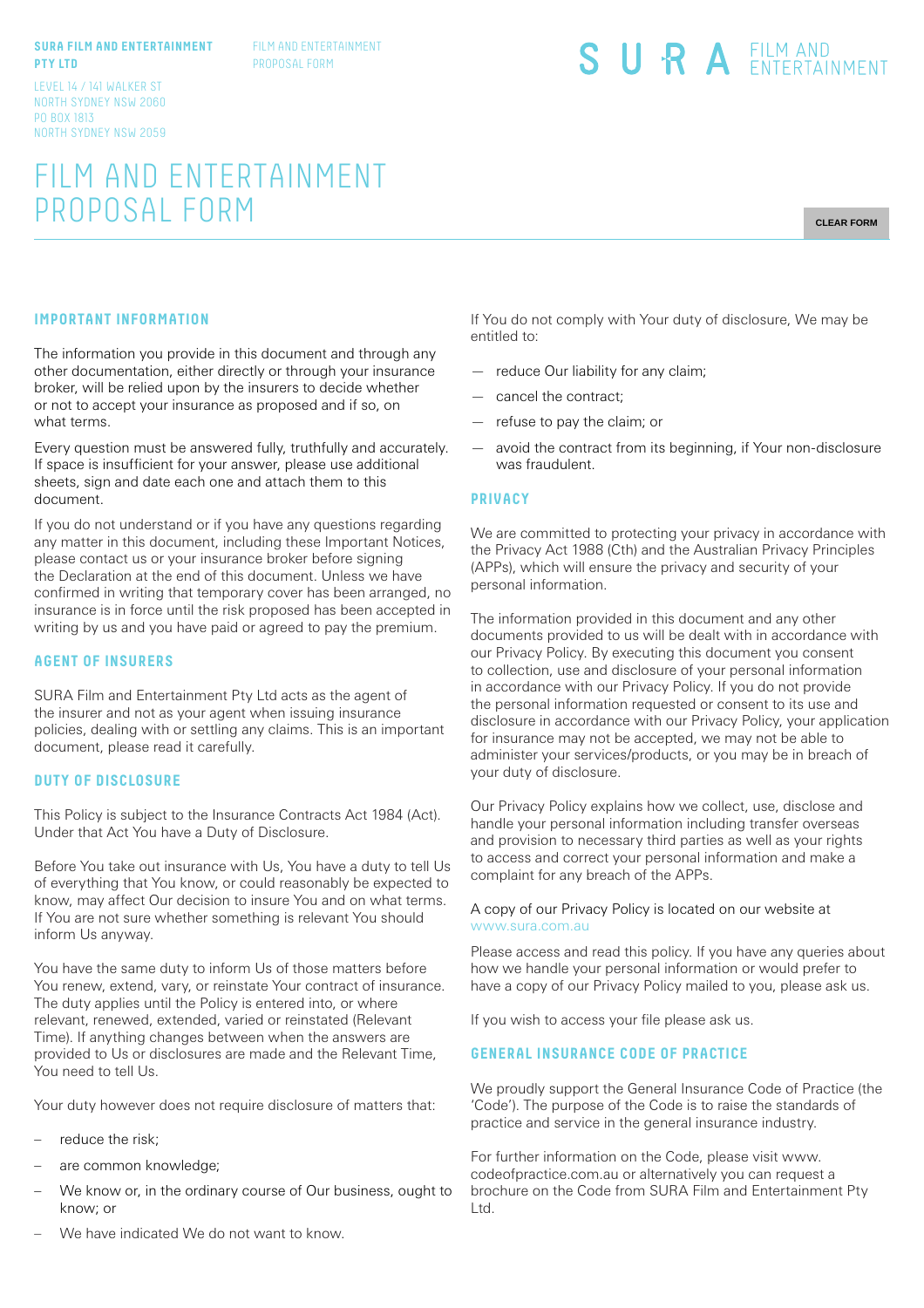# **FILM AND ENTERTAINMENT PROPOSAL FORM**

|    | 1. Name of Proposer                                                                                                                                                                                                        |                                     |               |                 |            |               |             |            |      |
|----|----------------------------------------------------------------------------------------------------------------------------------------------------------------------------------------------------------------------------|-------------------------------------|---------------|-----------------|------------|---------------|-------------|------------|------|
|    | 2. Address                                                                                                                                                                                                                 |                                     |               |                 |            |               |             |            |      |
|    | 3. Telephone                                                                                                                                                                                                               |                                     | Mobile        |                 |            |               |             |            |      |
|    | Fax                                                                                                                                                                                                                        |                                     | Email         |                 |            |               |             |            |      |
|    | 4. Proposer is                                                                                                                                                                                                             | (A) Individual                      |               | (B) Partnership |            |               | (C) Company |            |      |
|    | 5. Number of Employees                                                                                                                                                                                                     |                                     |               |                 |            |               |             |            |      |
|    | 6. Is the proposer registered for GST?                                                                                                                                                                                     |                                     |               |                 |            |               |             | ∫Yes       | No   |
|    | <b>ABN</b>                                                                                                                                                                                                                 |                                     |               |                 |            | <b>ITC</b>    |             |            | $\%$ |
| 7. | Occupation                                                                                                                                                                                                                 |                                     |               |                 |            |               |             |            |      |
| 8. | Experience of Proposer (Examples)                                                                                                                                                                                          |                                     |               |                 |            |               |             |            |      |
|    |                                                                                                                                                                                                                            |                                     |               |                 |            |               |             |            |      |
|    |                                                                                                                                                                                                                            |                                     |               |                 |            |               |             |            |      |
|    |                                                                                                                                                                                                                            |                                     |               |                 |            |               |             |            |      |
|    | 9. Basis of Cover                                                                                                                                                                                                          |                                     | Annual        |                 |            |               | Short term  |            |      |
|    | 10. This question relates to short term policies only.                                                                                                                                                                     |                                     |               |                 |            |               |             |            |      |
|    | Title of Production<br>a)                                                                                                                                                                                                  |                                     |               |                 |            |               |             |            |      |
|    | Production Type<br>b)                                                                                                                                                                                                      |                                     |               |                 |            |               |             |            |      |
|    | 11. Period of Cover                                                                                                                                                                                                        |                                     | From          | $\sqrt{ }$      | $\sqrt{2}$ | To            | $\sqrt{2}$  | $\sqrt{2}$ |      |
|    | 12. Period of Shoot                                                                                                                                                                                                        |                                     | From          | $\prime$        |            | To            | $\sqrt{2}$  |            |      |
|    | 13. Proposers estimate of total annual gross production costs (if annual policy) or<br>the gross production cost of this single production (if short term policy)?                                                         |                                     |               |                 |            | \$            |             |            |      |
|    | 14. Limit of Indemnity Required                                                                                                                                                                                            | \$10,000,000<br>$\Box$ \$20,000,000 |               |                 |            |               |             |            |      |
|    | 15. Currency Required                                                                                                                                                                                                      |                                     | $\square$ aud |                 |            | $\square$ NZD |             |            |      |
|    | 16. List filming locations and exact dates spent at each location (short term policies only).<br>Please attach a list if space is not sufficient.                                                                          |                                     |               |                 |            |               |             |            |      |
|    |                                                                                                                                                                                                                            |                                     |               |                 |            |               |             |            |      |
|    |                                                                                                                                                                                                                            |                                     |               |                 |            |               |             |            |      |
|    |                                                                                                                                                                                                                            |                                     |               |                 |            |               |             |            |      |
|    | 17. Describe stunts, scenes involving animals, motor cycles, special vehicles, watercraft, aircraft, explosives, pyrotechnics, use of<br>trains/railroad or any other hazardous activities (attach copy of safety report). |                                     |               |                 |            |               |             |            |      |
|    |                                                                                                                                                                                                                            |                                     |               |                 |            |               |             |            |      |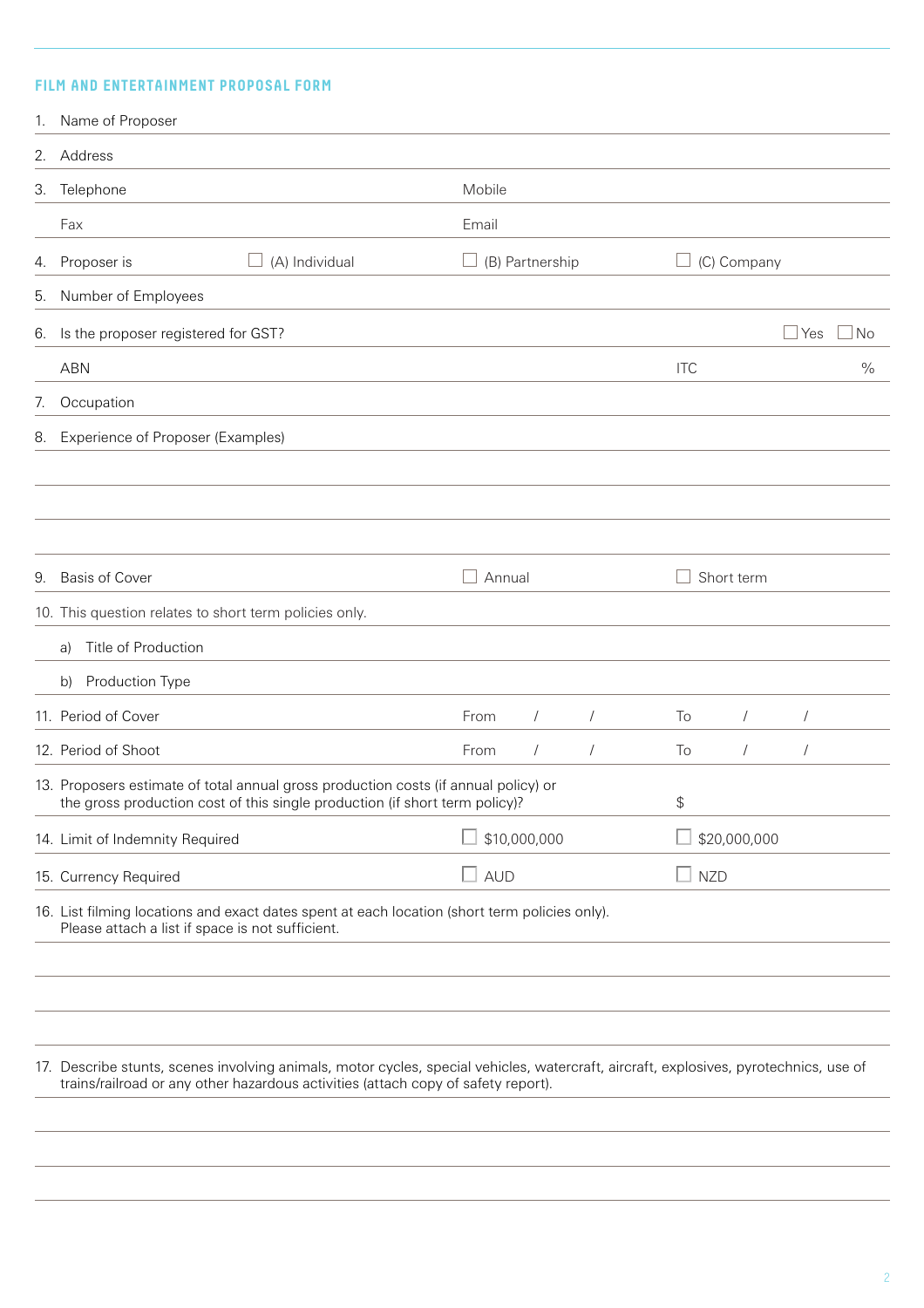| New Zealand wide<br>Australia wide<br>19. Geographical Limits Required<br>Worldwide<br>Australia and New Zealand<br>20. If the Proposer is a partnership, please provide the names and addresses of each partner<br>21. If the Proposer is a company or a private business venture, other than a partnership,<br>please supply the names and addresses of each director.<br>22. Have any of the Proposers ever been convicted of a criminal offence relating to arson,<br>fraud or otherwise involving dishonesty?<br>Yes<br>If Yes, please provide full details<br>23. Have any of the Proposers<br>Ever had any insurance declined, cancelled or made the subject of special terms or<br>a)<br>conditions?<br>⊥Yes<br>Lodged a claim on an insurance policy (other than for a motor vehicle or a life policy)<br>b)<br>during the past 5 years?<br>l Yes<br>Ever had a claim declined by an insurance company?<br>l Yes<br>$\vert$ C)<br>If Yes to a), b) or c), please provide full details | 18. Details of any contracts entered into with third parties |  |                |
|------------------------------------------------------------------------------------------------------------------------------------------------------------------------------------------------------------------------------------------------------------------------------------------------------------------------------------------------------------------------------------------------------------------------------------------------------------------------------------------------------------------------------------------------------------------------------------------------------------------------------------------------------------------------------------------------------------------------------------------------------------------------------------------------------------------------------------------------------------------------------------------------------------------------------------------------------------------------------------------------|--------------------------------------------------------------|--|----------------|
|                                                                                                                                                                                                                                                                                                                                                                                                                                                                                                                                                                                                                                                                                                                                                                                                                                                                                                                                                                                                |                                                              |  |                |
|                                                                                                                                                                                                                                                                                                                                                                                                                                                                                                                                                                                                                                                                                                                                                                                                                                                                                                                                                                                                |                                                              |  |                |
|                                                                                                                                                                                                                                                                                                                                                                                                                                                                                                                                                                                                                                                                                                                                                                                                                                                                                                                                                                                                |                                                              |  |                |
|                                                                                                                                                                                                                                                                                                                                                                                                                                                                                                                                                                                                                                                                                                                                                                                                                                                                                                                                                                                                |                                                              |  |                |
|                                                                                                                                                                                                                                                                                                                                                                                                                                                                                                                                                                                                                                                                                                                                                                                                                                                                                                                                                                                                |                                                              |  |                |
|                                                                                                                                                                                                                                                                                                                                                                                                                                                                                                                                                                                                                                                                                                                                                                                                                                                                                                                                                                                                |                                                              |  |                |
|                                                                                                                                                                                                                                                                                                                                                                                                                                                                                                                                                                                                                                                                                                                                                                                                                                                                                                                                                                                                |                                                              |  |                |
|                                                                                                                                                                                                                                                                                                                                                                                                                                                                                                                                                                                                                                                                                                                                                                                                                                                                                                                                                                                                |                                                              |  |                |
|                                                                                                                                                                                                                                                                                                                                                                                                                                                                                                                                                                                                                                                                                                                                                                                                                                                                                                                                                                                                |                                                              |  |                |
|                                                                                                                                                                                                                                                                                                                                                                                                                                                                                                                                                                                                                                                                                                                                                                                                                                                                                                                                                                                                |                                                              |  |                |
|                                                                                                                                                                                                                                                                                                                                                                                                                                                                                                                                                                                                                                                                                                                                                                                                                                                                                                                                                                                                |                                                              |  |                |
|                                                                                                                                                                                                                                                                                                                                                                                                                                                                                                                                                                                                                                                                                                                                                                                                                                                                                                                                                                                                |                                                              |  |                |
|                                                                                                                                                                                                                                                                                                                                                                                                                                                                                                                                                                                                                                                                                                                                                                                                                                                                                                                                                                                                |                                                              |  |                |
|                                                                                                                                                                                                                                                                                                                                                                                                                                                                                                                                                                                                                                                                                                                                                                                                                                                                                                                                                                                                |                                                              |  | $\Box$ No      |
|                                                                                                                                                                                                                                                                                                                                                                                                                                                                                                                                                                                                                                                                                                                                                                                                                                                                                                                                                                                                |                                                              |  |                |
|                                                                                                                                                                                                                                                                                                                                                                                                                                                                                                                                                                                                                                                                                                                                                                                                                                                                                                                                                                                                |                                                              |  |                |
|                                                                                                                                                                                                                                                                                                                                                                                                                                                                                                                                                                                                                                                                                                                                                                                                                                                                                                                                                                                                |                                                              |  |                |
|                                                                                                                                                                                                                                                                                                                                                                                                                                                                                                                                                                                                                                                                                                                                                                                                                                                                                                                                                                                                |                                                              |  |                |
|                                                                                                                                                                                                                                                                                                                                                                                                                                                                                                                                                                                                                                                                                                                                                                                                                                                                                                                                                                                                |                                                              |  |                |
|                                                                                                                                                                                                                                                                                                                                                                                                                                                                                                                                                                                                                                                                                                                                                                                                                                                                                                                                                                                                |                                                              |  | ] No           |
|                                                                                                                                                                                                                                                                                                                                                                                                                                                                                                                                                                                                                                                                                                                                                                                                                                                                                                                                                                                                |                                                              |  | N <sub>o</sub> |
|                                                                                                                                                                                                                                                                                                                                                                                                                                                                                                                                                                                                                                                                                                                                                                                                                                                                                                                                                                                                |                                                              |  | No.            |
|                                                                                                                                                                                                                                                                                                                                                                                                                                                                                                                                                                                                                                                                                                                                                                                                                                                                                                                                                                                                |                                                              |  |                |
|                                                                                                                                                                                                                                                                                                                                                                                                                                                                                                                                                                                                                                                                                                                                                                                                                                                                                                                                                                                                |                                                              |  |                |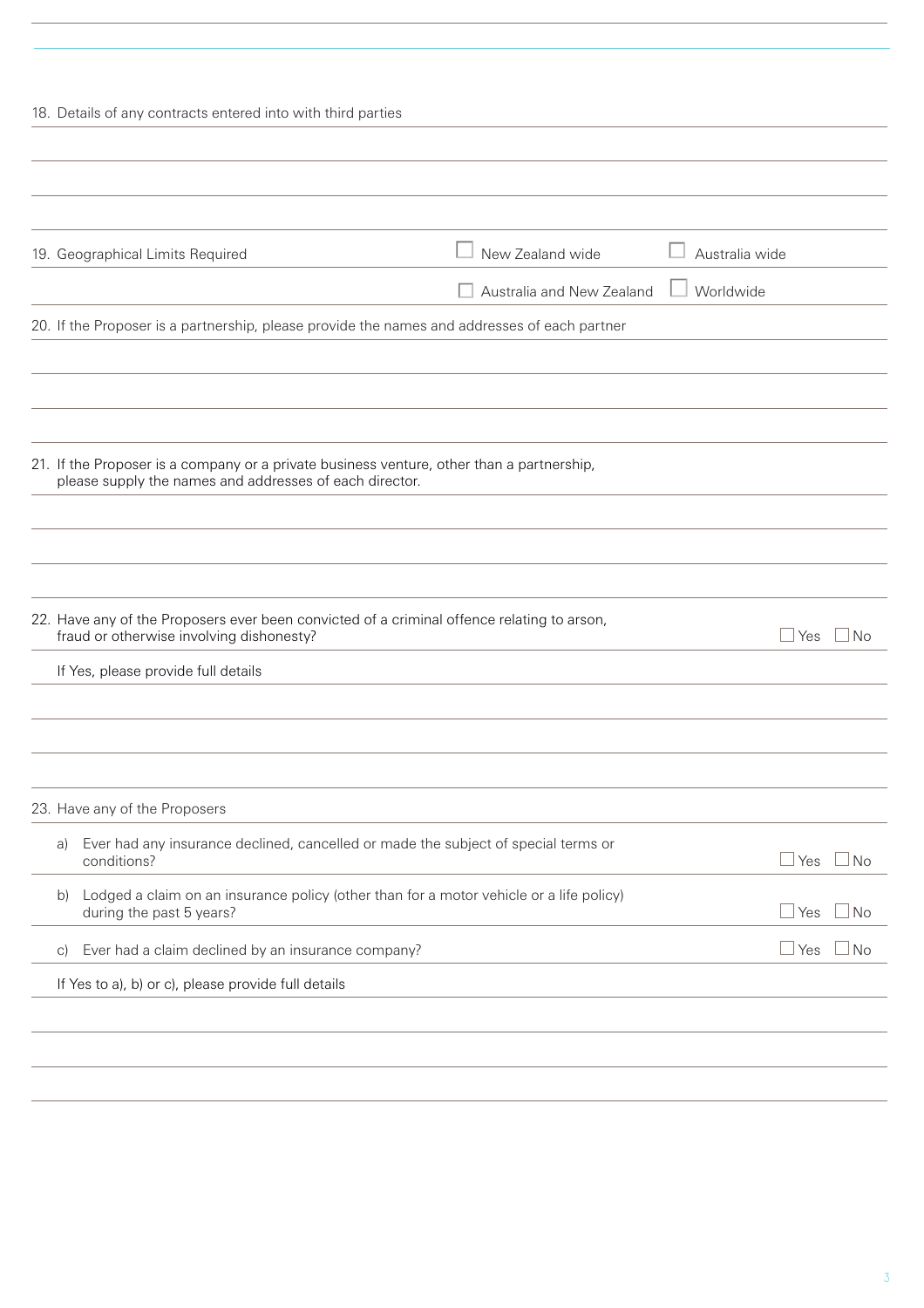| 24. Have any of the Proposers arranged any other insurance through SURA Film and Entertainment<br>or with any other insurer, which covers the subject matter of this Proposal?                                 | $\mathbin{\sqcup}$ Yes | $\Box$ No |
|----------------------------------------------------------------------------------------------------------------------------------------------------------------------------------------------------------------|------------------------|-----------|
| If Yes, please provide full details                                                                                                                                                                            |                        |           |
|                                                                                                                                                                                                                |                        |           |
|                                                                                                                                                                                                                |                        |           |
| 25. Have any of the Proposers entered into any agreement which would affect your right to make<br>a claim against a responsible Third Party in the event of a claim under the insurance now being<br>proposed? | $\Box$ Yes $\Box$ No   |           |
| If Yes, please provide full details                                                                                                                                                                            |                        |           |
|                                                                                                                                                                                                                |                        |           |
|                                                                                                                                                                                                                |                        |           |
| 26. Is the financial interest of any other person or organisation (for example, a mortgage or other<br>financier, lessor or principal), to be noted on the policy?                                             | $\sqcup$ Yes           | $\Box$ No |
| If Yes, please provide full details                                                                                                                                                                            |                        |           |
|                                                                                                                                                                                                                |                        |           |
|                                                                                                                                                                                                                |                        |           |
| 27. Have you or any Partner or Director of the business                                                                                                                                                        |                        |           |
| Ever been declared bankrupt?<br>a)                                                                                                                                                                             | ⊿Yes ∟No               |           |
| If Yes, please provide full detail                                                                                                                                                                             |                        |           |
|                                                                                                                                                                                                                |                        |           |
|                                                                                                                                                                                                                |                        |           |
| Been involved in a company or business which became insolvent or subject to any form of<br>b)<br>solvency administration?                                                                                      | $\Box$ Yes             | No        |
| If Yes, please provide full detail                                                                                                                                                                             |                        |           |
|                                                                                                                                                                                                                |                        |           |
|                                                                                                                                                                                                                |                        |           |

Please note: Questions 22 to 25 also apply to any person identified in answers to Questions 20 and 21.